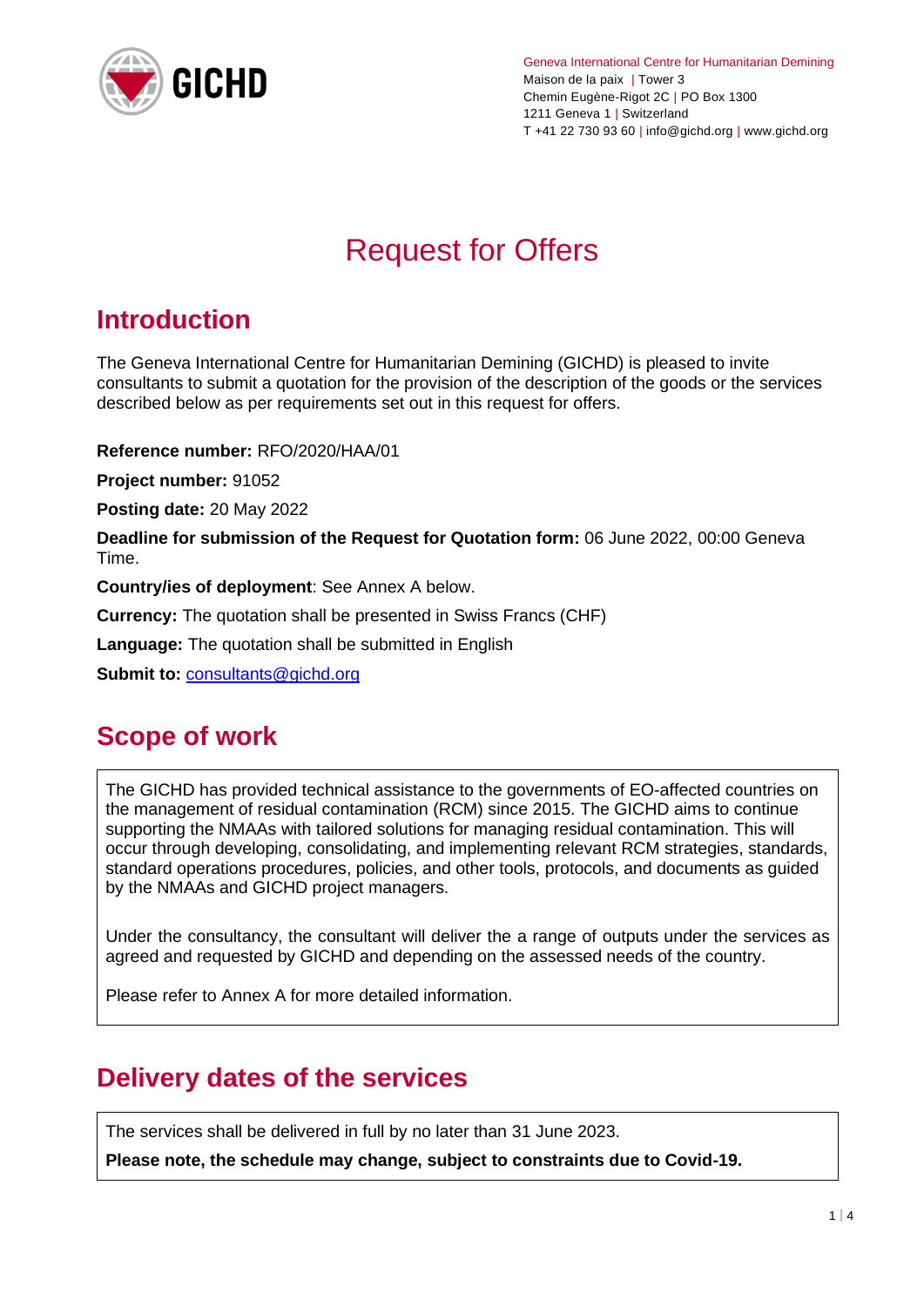

### **Estimated work days to deliver the services**

During this time period, the total number of days on this consultancy will be a maximum of 220 days. Each of the tasks requested will have a timeframe agreed upon with the GICHD project manager(s).

# **Annex A - Terms of Reference for Consultancy on Residual Contamination Management**

#### **The overall objective of the assignment**

The GICHD has provided technical assistance to the governments of EO-affected countries on the management of residual contamination (RCM) since 2015. The GICHD aims to continue supporting the NMAAs with tailored solutions for managing residual contamination. This will occur through developing, consolidating, and implementing relevant RCM strategies, standards, standard operations procedures, policies, and other tools, protocols, and documents as guided by the NMAAs and GICHD project managers.

#### **Duration of the consultancy**

The consultancy duration is expected to occur from 1 July 2022 until 31 June 2023. During this time period, the total number of days on this consultancy will be a maximum of 220 days. Each of the tasks requested will have a timeframe agreed upon with the GICHD project manager(s).

#### **Location**

The consultancy is home-based, with routine travels to Geneva for debriefing and coordination. The Consultant will also conduct field trips to several countries, as requested by the GICHD Project managers. A non-exhaustive list of countries that may be covered under this consultancy includes Angola, Bosnia and Herzegovina, Cambodia, Croatia, Iraq, Laos, Serbia, Thailand, and Tajikistan. The tasks are expected to be conducted remotely or via an in-country visit.

#### **Required outputs**

The Consultant will deliver the following range of outputs under the services as agreed and requested by GICHD and depending on the assessed needs of the country:

- Draft NMAA RCM capacity assessment reports
- Draft RCM standards
- Draft RCM strategies
- Draft procedures or policies
- Draft workshop reports and analysis
- Minutes and reports of all interviews, consultations, and working group meetings.
- Technical inputs, and where required, drafting support to the documents.

#### **Tasking and reporting**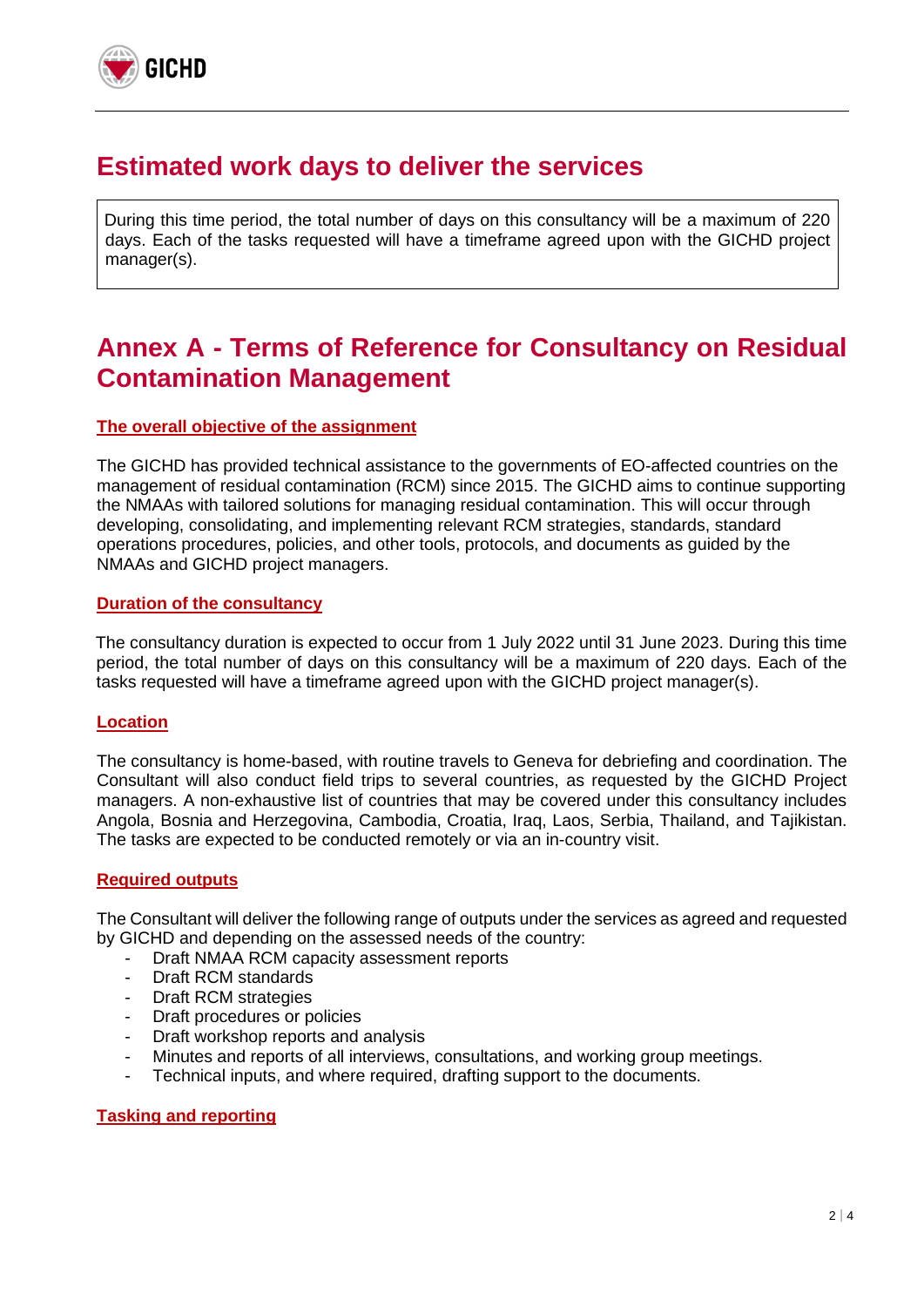

The Consultant will be tasked every quarter. Quarterly work plans will be drafted and agreed upon between the Consultant and the GICHD project managers.

In addition to routine communication between the consultant and the project managers, the Consultant will provide quarterly summary reports on all conducted activities. Payment to the Consultant will be executed quarterly upon receipt and acceptance of the quarterly report by the GICHD Project Manager.